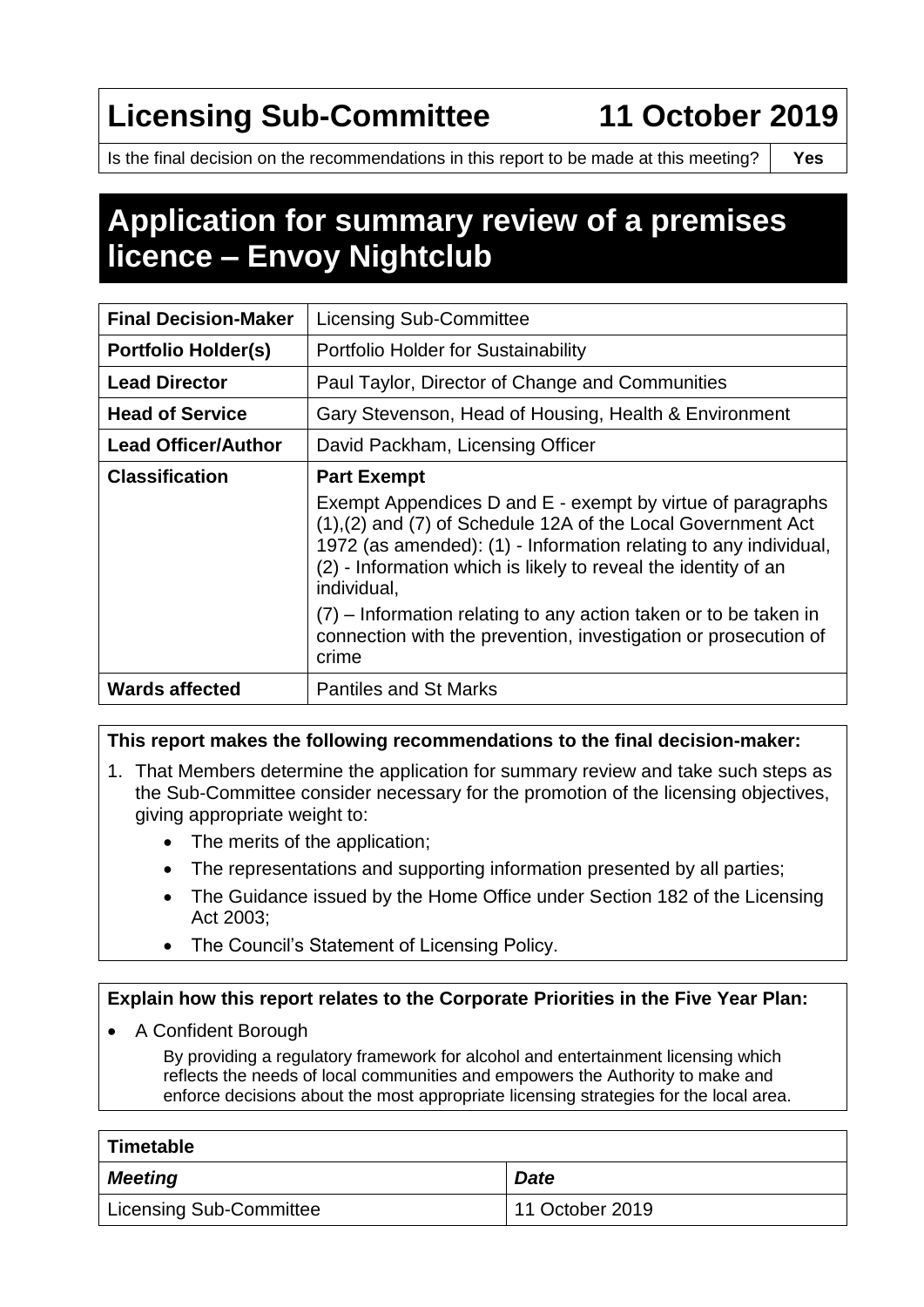Tunbridge Wells Committee Report, version: March 2019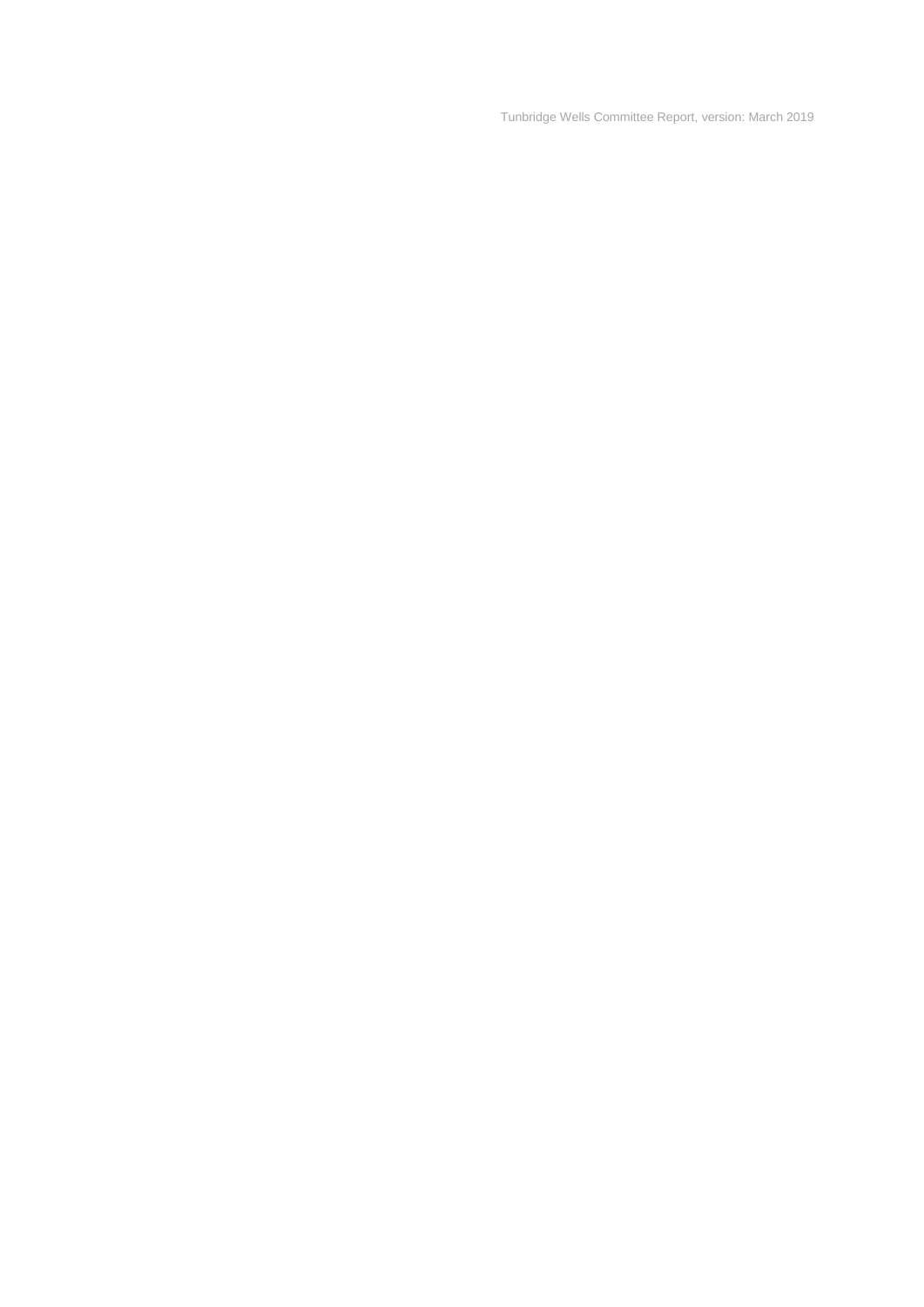## **Report Title Application for summary review of a premises licence – Envoy Nightclub**

## **1. PURPOSE OF REPORT AND EXECUTIVE SUMMARY**

- 1.1 This report sets out details of an application for summary review of a premises licence.
- 1.2 In accordance with the provisions of Section 53C of the Licensing Act 2003 the licensing authority must hold a hearing to determine an application for full review of a premises licence within 28 days commencing the day following the day on which the application was received.
- 1.3 The licensing authority must also consider any representations made; providing that the representations are relevant to the promotion of the licensing objectives and in the case of those made by other persons are not frivolous or vexatious.

## **2. INTRODUCTION AND BACKGROUND**

- 2.1 Envoy Nightclub is situated at 46 High Street, Royal Tunbridge Wells and has the benefit of a premises licence granted under the provisions of the Licensing Act 2003.
- 2.2 The premises licence authorises the following licensable activities: **Films** (Indoors)
	- Sunday to Wednesday 10:00 02:00
	- Thursday Saturday 10:00 03:00

On New Years Day: from 00:00 until the normal conclusion on the evening of that particular day of the week.

#### **Live music** (Indoors)

- Sunday to Wednesday 10:00 02:00
- Thursday Saturday 10:00 03:00

On New Years Day: from 00:00 until the normal conclusion on the evening of that particular day of the week.

#### **Recorded music** (Indoors)

- Sunday to Wednesday 10:00 02:00
- Thursday Saturday 10:00 03:00

On New Years Day: from 00:00 until the normal conclusion on the evening of that particular day of the week.

#### **Performances of dance** (Indoors)

- Sunday to Wednesday 10:00 02:00
- Thursday Saturday 10:00 03:00

On New Years Day: from 00:00 until the normal conclusion on the evening of that particular day of the week.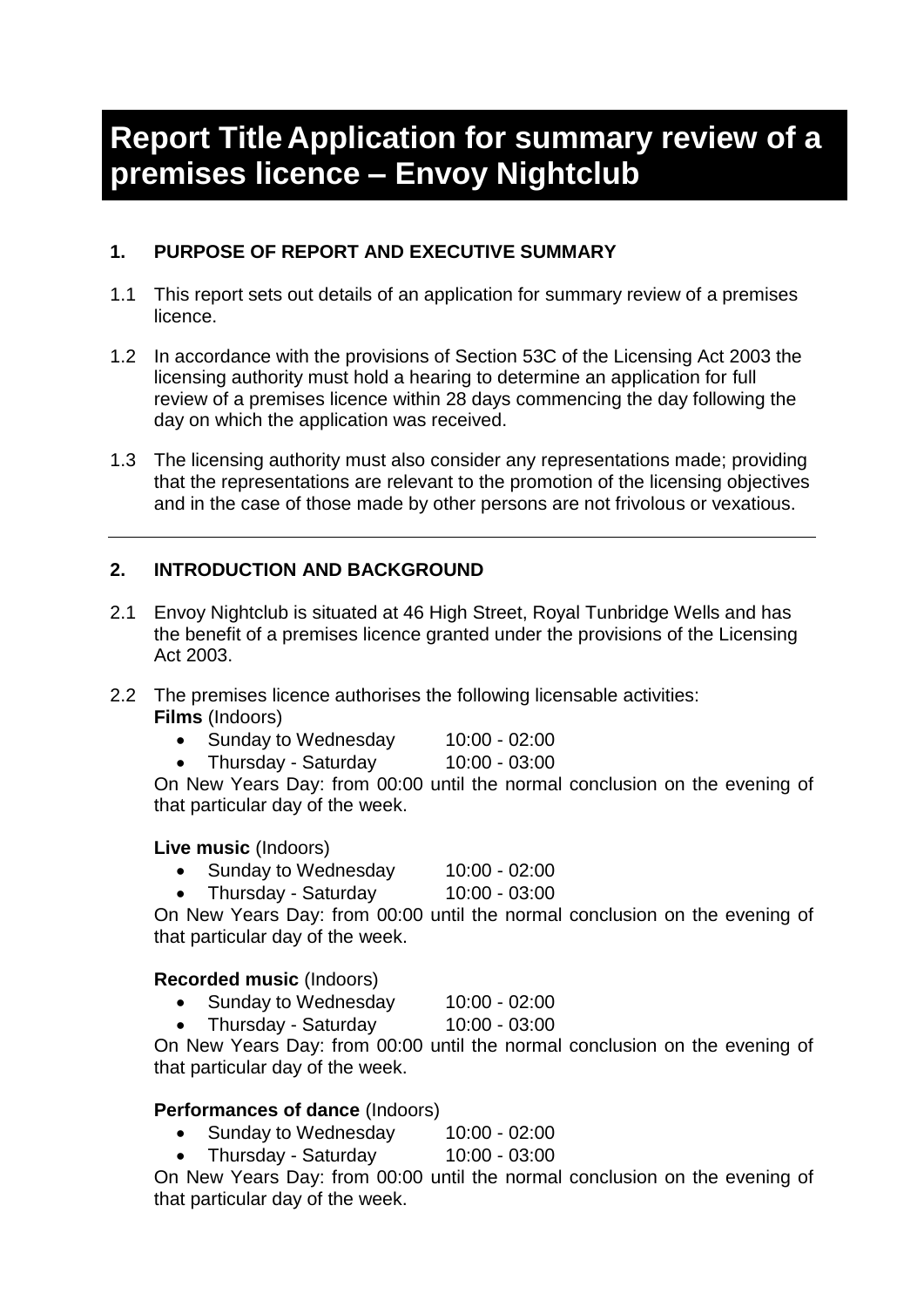#### **Anything of a similar description to the activities of live music, recorded music or the performance of dance** (Indoors)

• Sunday to Wednesday 10:00 - 02:00

Thursday - Saturday 10:00 - 03:00

On New Years Day: from 00:00 until the normal conclusion on the evening of that particular day of the week.

#### **Sale or Supply of Alcohol**

- Monday Wednesday 10:00 01:00
- Thursday to Saturday 10:00 03:00
- Sunday 10:00 00:00

Sundays prior to Bank Holiday Mondays: 10:00 - 03:00. On New Years Day: from 00:00 hours until normal closing hours.

#### **Late Night Refreshment**

- Sunday to Wednesday 10:00 02:00
- Thursday Saturday 10:00 03:00

On New Years Day: from 00:00 until the normal conclusion on the evening of that particular day of the week.

- 2.3 A copy of the premises licence is attached at **Appendix A**.
- 2.3 On 20 September 2019 the Council received an application for summary review of the premises licence from the chief officer of police made in accordance with the provisions of Section 53A Licensing Act 2003. The grounds for review given in the application are that in the opinion of a senior police officer the premises are associated with serious crime or serious disorder or both. A copy of the application form is attached at **Exempt Appendix D**.
- 2.4 A copy of the "Certificate to accompany application for the review of a premises licence under section 53A of the Licensing Act 2003" is attached at **Appendix B**.
- 2.5 On receipt of such an application the licensing authority, must arrange a hearing to determine the application for a full review of the premises licence within 28 days commencing the day following the day on which the application was received.
- 2.6 In accordance with the requirements of section 53A of the Act and regulation 39A, Licensing Act (Premises licences and club premises certificates) Regulations 2005, a public notice was displayed by the licensing authority at or near the premises. A copy was also displayed at the Town Hall, and a copy placed on the Council's website for a period of no less than seven consecutive days commencing 23 September 2019.
- 2.7 During the 10 working days public consultation period, responsible authorities or other persons may make representations in connection with the application for review under any of the four licensing objectives namely:-
	- Prevention of crime and disorder
	- Prevention of public nuisance
	- Public safety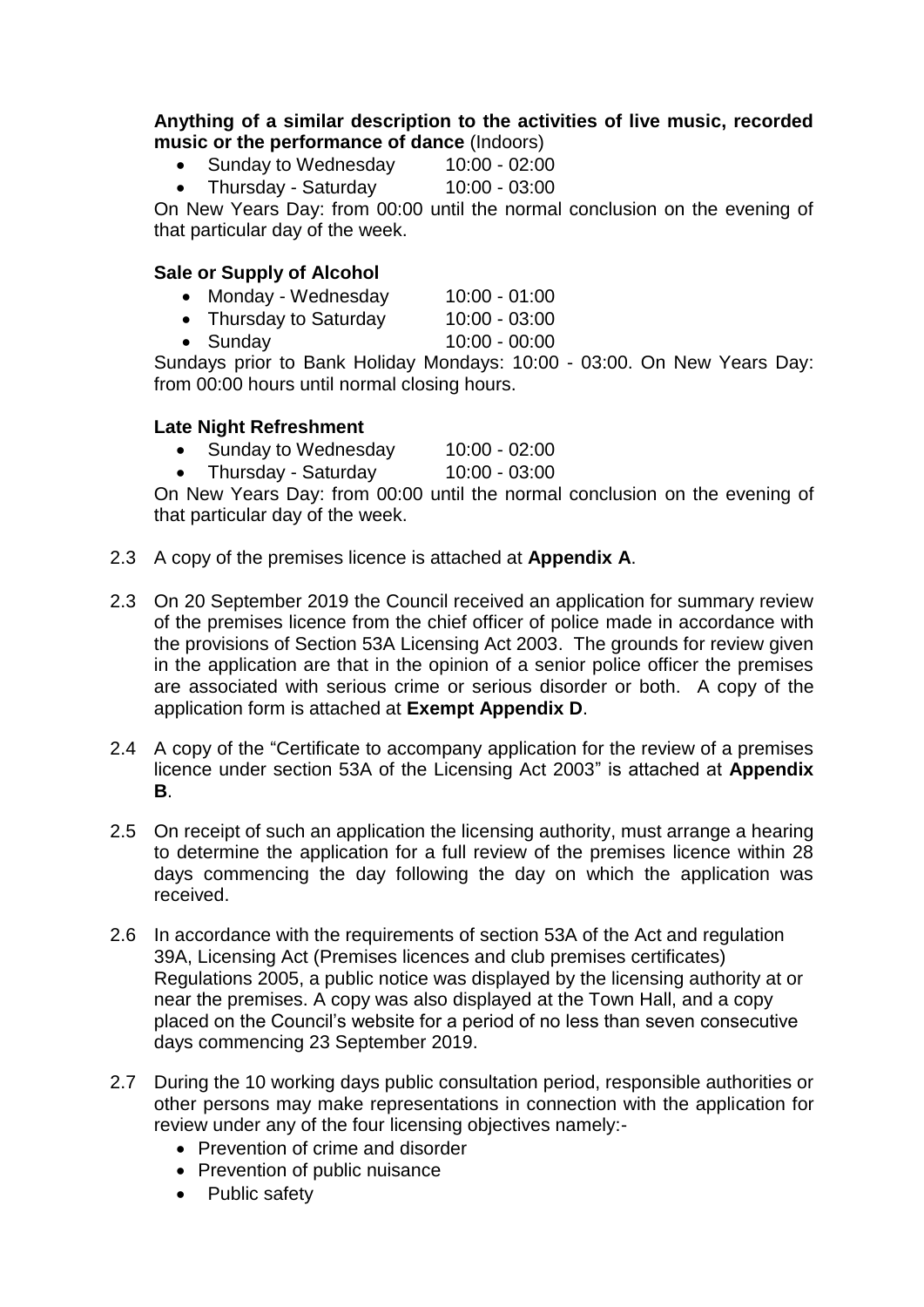- Protection of children from harm
- 2.8 Before determining the application for full review of the premises licence, the Licensing Authority must hold a hearing to consider the application and any representations received. Providing that the representations are relevant to the promotion of the licensing objectives and in the case of those made by other persons are not frivolous or vexatious.
- 2.9 Notwithstanding the requirements outlined above, in accordance with the requirements of Section 53B of the Licensing Act 2003, a meeting of the Licensing Sub-Committee was held on 23 September 2019, to consider whether it was necessary to take interim steps pending the full review of the licence.
- 2.10 The Licensing Sub-Committee decided to take the interim step of adding to the premises licence the condition offered by the legal representative for the licence holder and agreed by Kent Police as set out below:

The Premises Licence Holder shall exclude:

- i. XXXXXX XXXXXX (name redacted)
- ii. XXXXXX XXXXXX (name redacted)

From the licensed premises known as Envoy Nightclub at 46-50 High Street, Tunbridge Wells, Kent, TN1 1XF, on each day of the week, from 18:00 hrs until and including 09:00 hrs; and this condition will remain in force until the full review hearing to take place within 28 days of 20th September 2019. A copy of the Interim Steps Decision Notice is attached at **Appendix C**.

- 2.11 Kent Police has submitted further documentation in support of their application for review of the premises licence. A copy of the documentation is attached at **Exempt Appendix E**.
- 2.12 No representations had been received at the time of writing this report but as the closing date for representations is 4 October 2019 any received tomorrow will be submitted as an addendum.

## **3. AVAILABLE OPTIONS**

- 3.1 The steps a licensing authority may take are
	- a) To modify the conditions attached to the premises licence. (A condition is modified if it is altered or omitted or any new condition is added)
	- b) To exclude a licensable activity from the premises licence.
	- c) To remove the Designated Premises Supervisor.<br>d) To suspend the premises licence for a period not
	- To suspend the premises licence for a period not exceeding three months.
	- e) To revoke the premises licence.

Should the Sub-Committee decide to take either steps a) or b) above, the modification or exclusion can either be on a permanent basis or for a specified period only (not exceeding three months).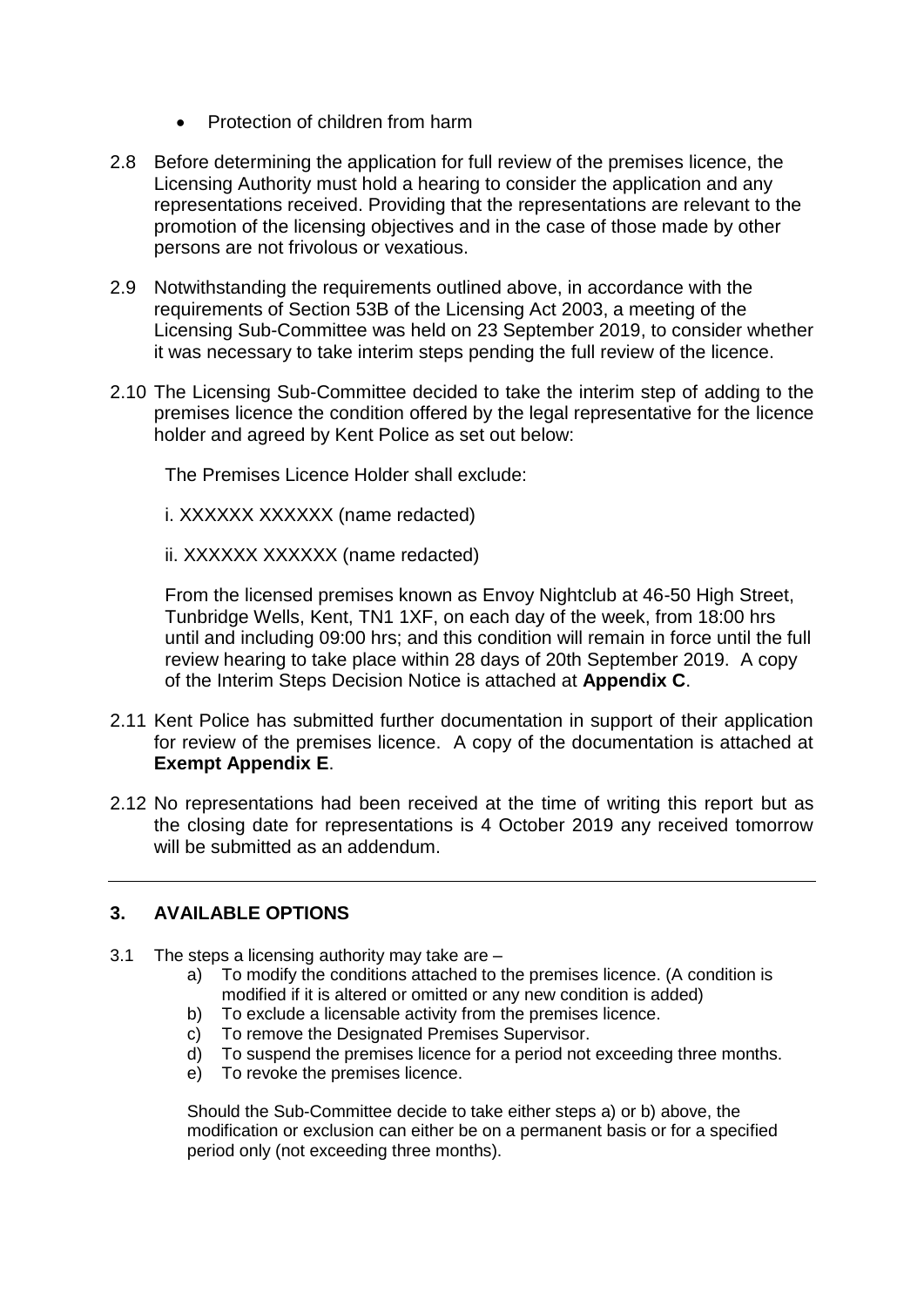3.1 Members are advised that the interim steps taken on 23 September 2019 cease to have effect on determination of the application for summary review (subject to the right of appeal provided by section 53C (11) of the Licensing Act 2003), except where those steps, or any part of them, form part of the decision made by the Sub-Committee at the hearing.

## **4. PREFERRED OPTION AND REASONS FOR RECOMMENDATIONS**

- 4.1 That Members determine the application, and take such steps as the Sub-Committee consider necessary for the promotion of the licensing objectives, giving appropriate weight to:
	- The merits of the application for summary review and the senior police officer's certificate that accompanied the application;
	- The representations and supporting information presented by all parties:
	- The Guidance issued by the Home Office under Section 182 of the Licensing Act 2003;
	- The Council's Statement of Licensing Policy
- 4.2 The Guidance to Licensing Authorities issued by the Home Office under Section 182 of the Licensing Act 2003 advises that it is imperative that the licensing authority ensures that the factors which form the basis of its determination are limited to consideration of the promotion of the licensing objectives and nothing outside those parameters.
- 4.3 The authority's determination should be evidence-based, justified as being appropriate to the promotion of the licensing objectives and proportionate to what it is intended to achieve.
- 4.4 Moreover, decisions made in accordance with the provisions of the Licensing Act 2003 must not replicate or seek to enforce the statutory provisions of other legislation.
- 4.5 For Members information if considering attaching conditions to a premises licence, paragraph 1.16 of the Guidance issued by the Home Office under Section 182 of the Licensing Act 2003 states:

Conditions on a premises licence or club premises certificate are important in setting the parameters within which premises can lawfully operate. The use of wording such as "must", "shall" and "will", is encouraged. Licence conditions:

- must be appropriate for the promotion of the licensing objectives;
- must be precise and enforceable;
- must be unambiguous and clear in what they intend to achieve;
- should not duplicate other statutory requirements or other duties or responsibilities placed on the employer by other legislation;
- must be tailored to the individual type, location and characteristics of the premises and events concerned;
- should not be standardised and may be unlawful when it cannot be demonstrated that they are appropriate for the promotion of the licensing objectives in an individual case;
- should not replicate offences set out in the 2003 Act or other legislation;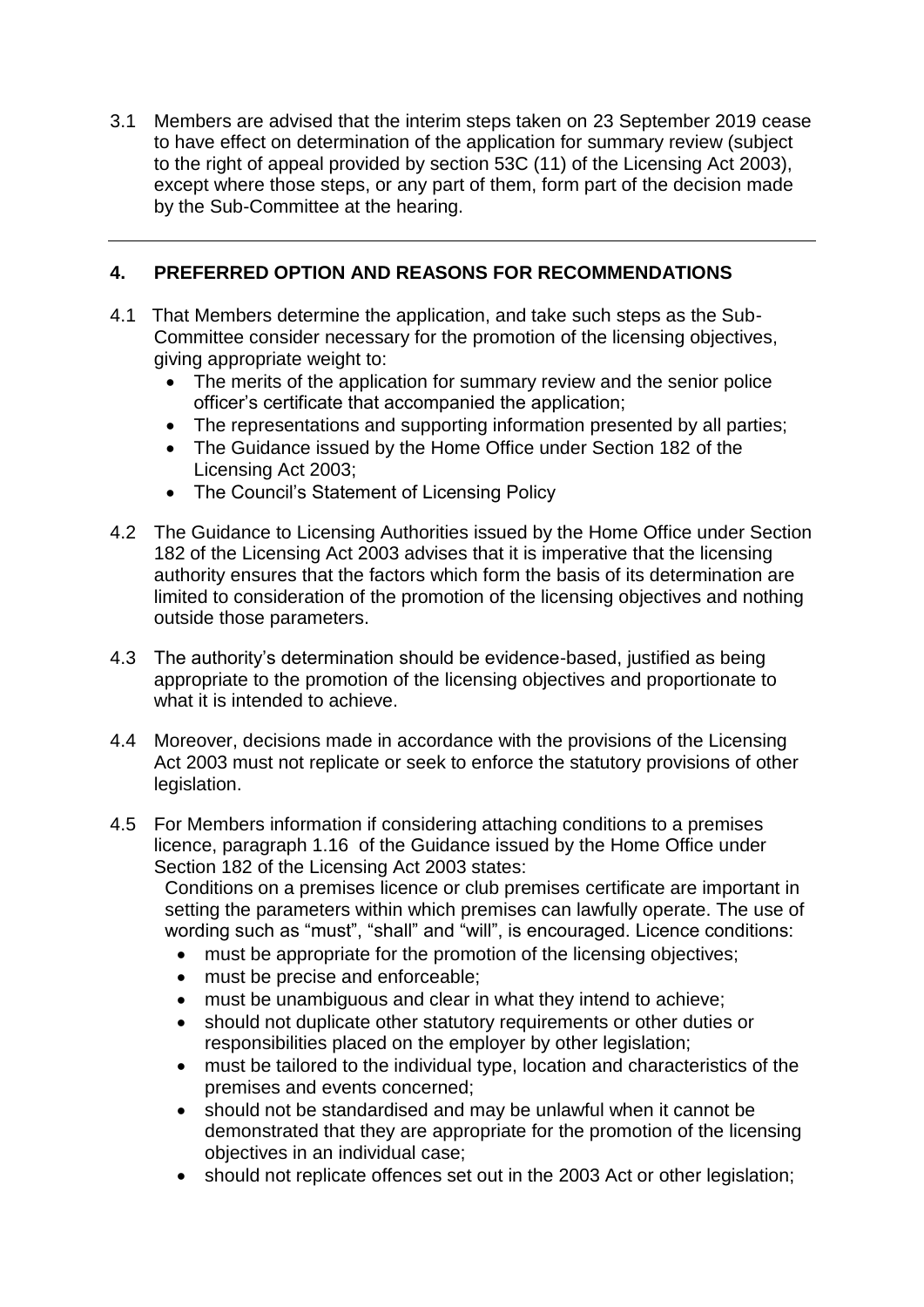- should be proportionate, justifiable and be capable of being met, (for example, whilst beer glasses may be available in toughened glass, wine glasses may not);
- cannot seek to manage the behaviour of customers once they are beyond the direct management of the licence holder and their staff, but may impact on the behaviour of customers in the immediate vicinity of the premises or as they enter or leave; and
- should be written in a prescriptive format

## **5. CONSULTATION RESULTS AND PREVIOUS COMMITTEE FEEDBACK**

- 5.1 The application for summary review of the premises licence was advertised by the Licensing Authority as required by the Licensing Act 2003. A public notice was displayed at the premises and at the Town Hall, and a copy placed on the Council's website.
- 5.2 The licensing authority has provided copies of the application for summary review and the accompanying certificate to the other responsible authorities.
- 5.3 The interim steps taken by Licensing Sub-Committee on 23 September 2019 are set out at paragraph 2.10 above and a copy of the Interim Steps Decision Notice is attached at **Appendix C**.

#### **6. NEXT STEPS: COMMUNICATION AND IMPLEMENTATION OF THE DECISION**

- 6.1 The Chairman will announce the Sub-Committee's decision prior to the conclusion of the hearing.
- 6.2 The applicant, any person who made relevant representations, the premises licence holder and the chief officer of police will subsequently receive written confirmation of the decision.
- 6.3 A copy of the Decision Notice will be placed on the Council's website.
- 6.4 An appeal against the final review decision may be made to a magistrates' court within 21 days of the appellant being notified of the licensing authority's determination on the review. An appeal may be made by the premises licence holder, the chief officer of police and/or any other person who made relevant representations.
- 6.5 The decision of the licensing authority, following the review hearing, will not have effect until the end of the period allowed for appeal, or until the disposal of the appeal.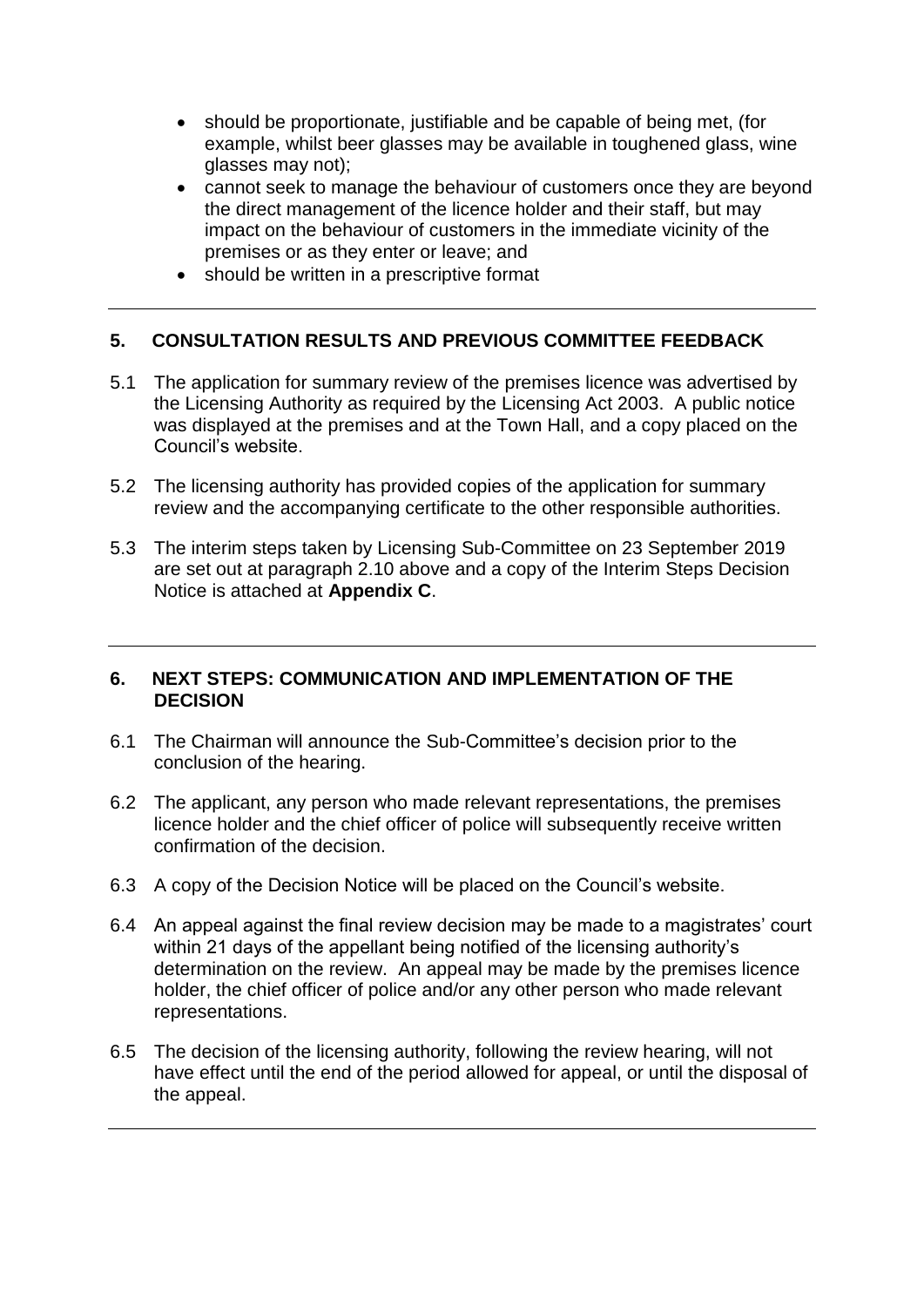## **7. CROSS-CUTTING ISSUES AND IMPLICATIONS**

| <b>Issue</b>                                  | <b>Implications</b>                                                                                                                                                                                                                                                                                                                                                                                                                                                                                                                                                                                                                                                                                                                                                                                                                                                                                                                                                                                                                                            | Sign-off                                                                          |
|-----------------------------------------------|----------------------------------------------------------------------------------------------------------------------------------------------------------------------------------------------------------------------------------------------------------------------------------------------------------------------------------------------------------------------------------------------------------------------------------------------------------------------------------------------------------------------------------------------------------------------------------------------------------------------------------------------------------------------------------------------------------------------------------------------------------------------------------------------------------------------------------------------------------------------------------------------------------------------------------------------------------------------------------------------------------------------------------------------------------------|-----------------------------------------------------------------------------------|
| <b>Legal including</b><br>Human Rights<br>Act | <b>Licensing Act 2003</b><br>The Licensing Act 2003 at section 4(1)<br>requires the Licensing Authority to carry out<br>its functions with a view to promoting the<br>Licensing Objectives which Section 4(2)<br>sets out as:-<br>The prevention of crime and disorder<br>a)                                                                                                                                                                                                                                                                                                                                                                                                                                                                                                                                                                                                                                                                                                                                                                                   | <b>Robin Harris</b><br>Interim<br>Contentious<br><b>Team Leader</b><br>03/10/2019 |
|                                               | b)<br><b>Public safety</b><br>C)<br>The prevention of public nuisance<br>d)<br>The protection of children from harm                                                                                                                                                                                                                                                                                                                                                                                                                                                                                                                                                                                                                                                                                                                                                                                                                                                                                                                                            |                                                                                   |
|                                               | The Sub-Committee must under section<br>53C of the Licensing Act 2003, having had<br>regard to an application for summary review<br>of a premises licence made under section<br>53A of the Act and relevant<br>representations, take such steps as it<br>considers necessary for the promotion of the<br>licensing objectives.<br>Section 53C of the Licensing Act 2003<br>headed 'Review of premises licence<br>following review notice' states:-<br>(2) The relevant licensing authority must—.<br>(a) hold a hearing to consider the application<br>for the review and any relevant<br>representations;<br>(b) take such steps mentioned in subsection<br>(3) (if any) as it considers necessary for the<br>promotion of the licensing objectives; and<br>(c) secure that, from the coming into effect<br>of the decision made on the determination of<br>the review, any interim steps having effect<br>pending that determination cease to have<br>effect (except so far as they are comprised<br>in steps taken in accordance with paragraph<br>$(b)$ ). |                                                                                   |
|                                               | $(3)$ Those steps are-<br>(a) the modification of the conditions of the<br>premises licence,<br>(b) the exclusion of a licensable activity from<br>the scope of the licence,                                                                                                                                                                                                                                                                                                                                                                                                                                                                                                                                                                                                                                                                                                                                                                                                                                                                                   |                                                                                   |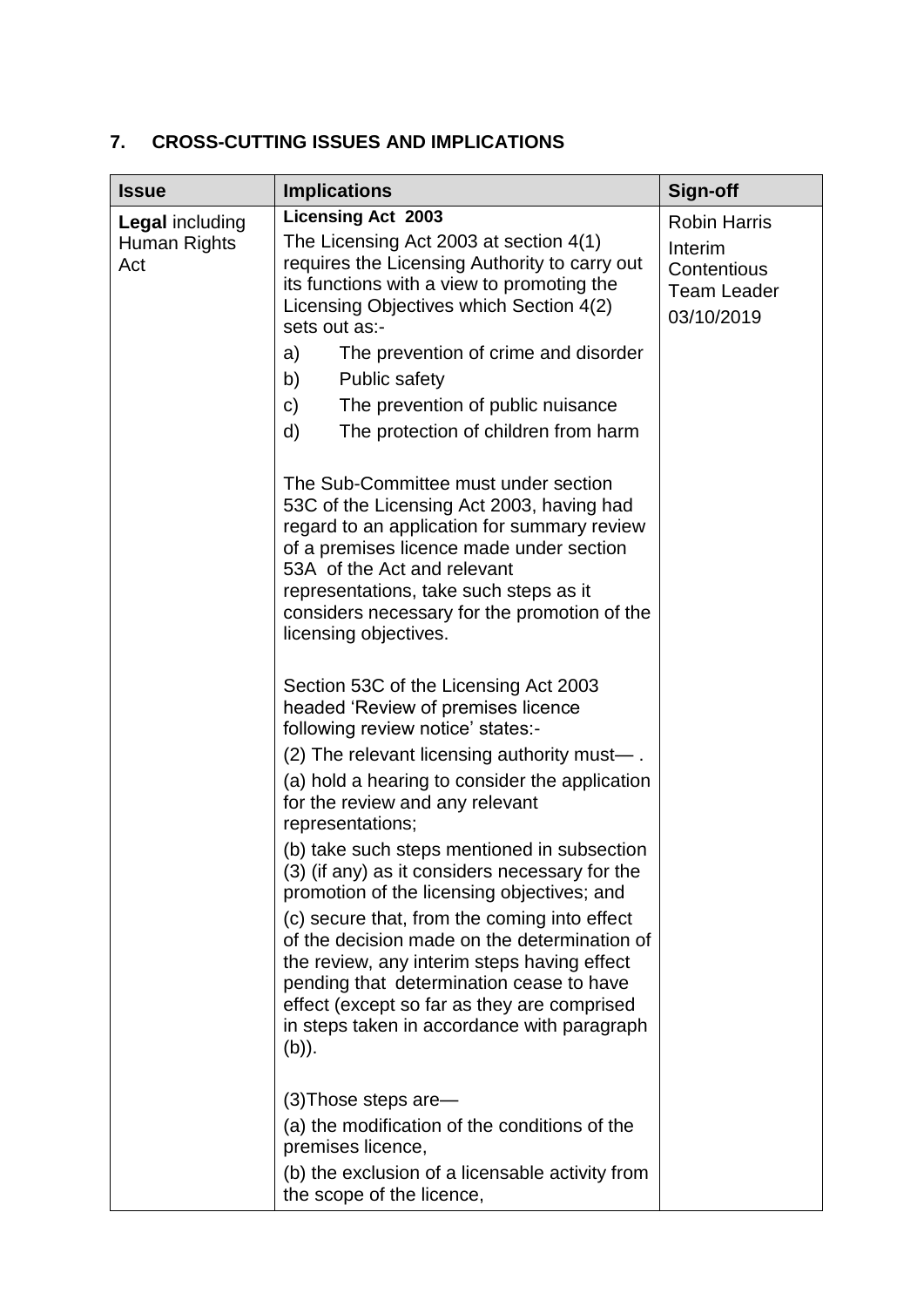| (c) the removal of the designated premises<br>supervisor from the licence,                                                                                                                                                                                                                                                                                                                                                                                                                               |  |
|----------------------------------------------------------------------------------------------------------------------------------------------------------------------------------------------------------------------------------------------------------------------------------------------------------------------------------------------------------------------------------------------------------------------------------------------------------------------------------------------------------|--|
| (d) the suspension of the licence for a period<br>not exceeding three months, or                                                                                                                                                                                                                                                                                                                                                                                                                         |  |
| (e) the revocation of the licence.                                                                                                                                                                                                                                                                                                                                                                                                                                                                       |  |
|                                                                                                                                                                                                                                                                                                                                                                                                                                                                                                          |  |
| Section 4(3) of the Licensing Act also                                                                                                                                                                                                                                                                                                                                                                                                                                                                   |  |
| requires the Licensing Authority to have<br>regard to the published statement of the                                                                                                                                                                                                                                                                                                                                                                                                                     |  |
| Licensing Policy and any guidance issued                                                                                                                                                                                                                                                                                                                                                                                                                                                                 |  |
| by the Secretary of State under section 182                                                                                                                                                                                                                                                                                                                                                                                                                                                              |  |
| Each application for review of a premises                                                                                                                                                                                                                                                                                                                                                                                                                                                                |  |
| licence that comes before the Sub-                                                                                                                                                                                                                                                                                                                                                                                                                                                                       |  |
| Committee must be treated on its own                                                                                                                                                                                                                                                                                                                                                                                                                                                                     |  |
| merits, and the Sub-Committee must take its<br>decision based upon:                                                                                                                                                                                                                                                                                                                                                                                                                                      |  |
| a) The merits of the application                                                                                                                                                                                                                                                                                                                                                                                                                                                                         |  |
| b) The promotion of the four licensing<br>objectives                                                                                                                                                                                                                                                                                                                                                                                                                                                     |  |
| c) The policy of the Licensing Authority                                                                                                                                                                                                                                                                                                                                                                                                                                                                 |  |
| d) The Guidance issued under Section 182<br>of the Licensing Act 2003                                                                                                                                                                                                                                                                                                                                                                                                                                    |  |
| e) All valid representations made                                                                                                                                                                                                                                                                                                                                                                                                                                                                        |  |
| The applicant, the premises licence holder,<br>responsible authorities and persons making<br>representations all have a right of appeal to<br>the Magistrates Court dependant on the<br>decision of the Sub Committee. In<br>accordance with Section 53C (11) of the<br>Licensing Act 2003, the decision made does<br>not take effect until the end of the period<br>given for appealing against the decision (21)<br>days), or if the decision is appealed against,<br>until the appeal is disposed of. |  |
| <b>Human Rights Act</b>                                                                                                                                                                                                                                                                                                                                                                                                                                                                                  |  |
| Article 1 of the First Protocol is concerned                                                                                                                                                                                                                                                                                                                                                                                                                                                             |  |
| with the protection of property and provides<br>that every person is entitled to peaceful                                                                                                                                                                                                                                                                                                                                                                                                                |  |
| enjoyment of his possessions. The term                                                                                                                                                                                                                                                                                                                                                                                                                                                                   |  |
| 'possessions' is given a broad definition and<br>includes a licence.                                                                                                                                                                                                                                                                                                                                                                                                                                     |  |
| Article 8 is concerned with the right to                                                                                                                                                                                                                                                                                                                                                                                                                                                                 |  |
| respect for private and family life. It states<br>that Everyone has the right to respect for his                                                                                                                                                                                                                                                                                                                                                                                                         |  |
| private and family life, his home and his                                                                                                                                                                                                                                                                                                                                                                                                                                                                |  |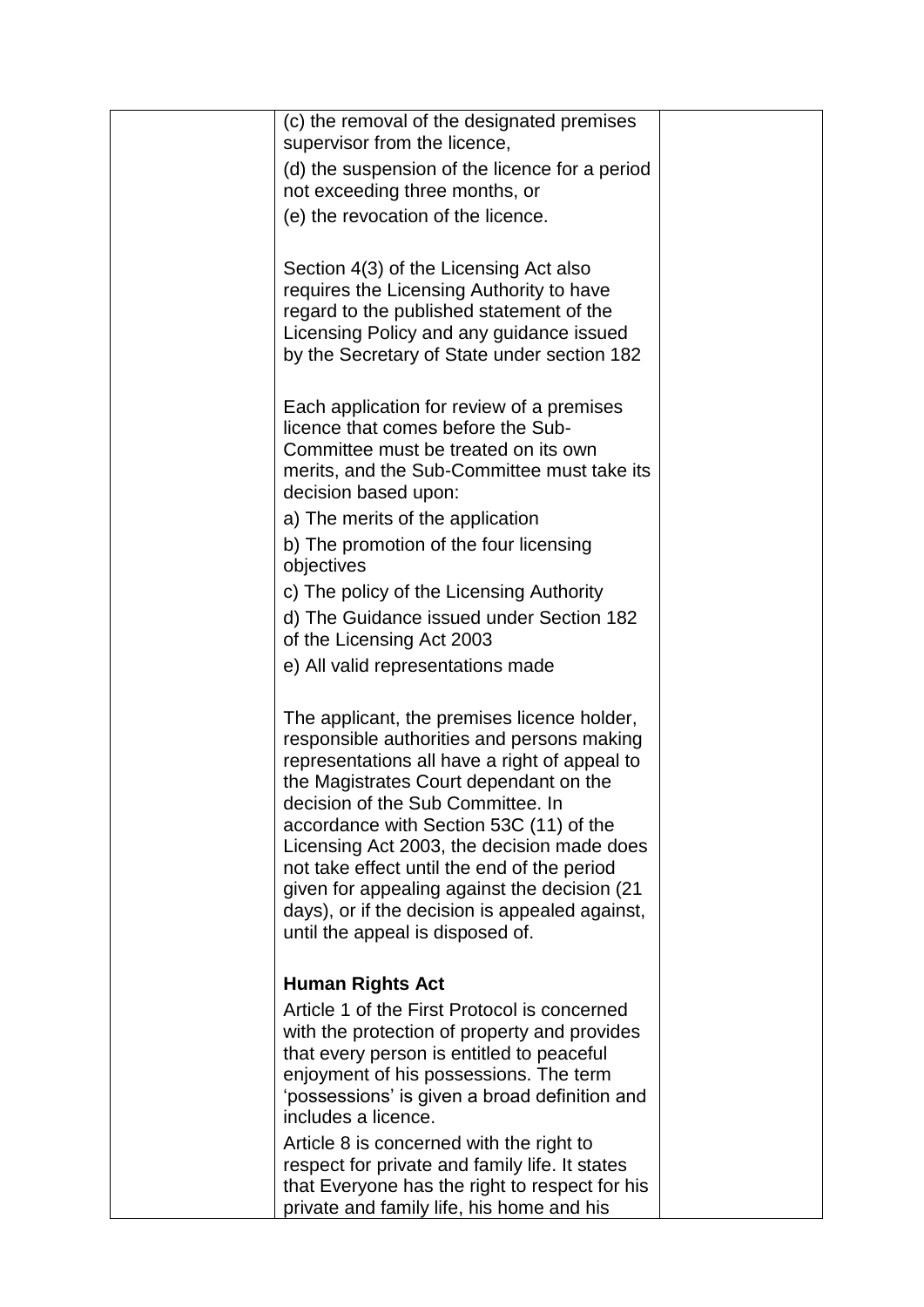|                                          | correspondence. There shall be no<br>interference by a public authority with the<br>exercise of this right except such as is in<br>accordance with the law and is necessary in<br>a democratic society in the interests of<br>national security, public safety or the<br>economic well-being of the country, for the<br>prevention of disorder or crime, for the<br>protection of health or morals, or for the<br>protection of the rights and freedoms of<br>others. The Council has had the proper<br>regard for Article 8.<br>Article 6 relates to the right to a fair hearing.<br>The premises licence holder has seen this<br>report prior to this hearing and is aware of<br>the reason why the Sub-Committee is |                                                                         |
|------------------------------------------|------------------------------------------------------------------------------------------------------------------------------------------------------------------------------------------------------------------------------------------------------------------------------------------------------------------------------------------------------------------------------------------------------------------------------------------------------------------------------------------------------------------------------------------------------------------------------------------------------------------------------------------------------------------------------------------------------------------------|-------------------------------------------------------------------------|
|                                          | considering their representations against the<br>interim steps taken pending review of the<br>premises licence.                                                                                                                                                                                                                                                                                                                                                                                                                                                                                                                                                                                                        |                                                                         |
| <b>Finance and</b><br>other resources    | No implications                                                                                                                                                                                                                                                                                                                                                                                                                                                                                                                                                                                                                                                                                                        | David Packham<br><b>Report Author</b><br>03/10/2019                     |
| <b>Staffing</b><br>establishment         | No implications                                                                                                                                                                                                                                                                                                                                                                                                                                                                                                                                                                                                                                                                                                        | David Packham<br><b>Report Author</b><br>03/10/2019                     |
| <b>Risk</b><br><b>Management</b>         | No implications                                                                                                                                                                                                                                                                                                                                                                                                                                                                                                                                                                                                                                                                                                        | David Packham<br><b>Report Author</b><br>03/10/2019                     |
| <b>Data Protection</b>                   | No implications                                                                                                                                                                                                                                                                                                                                                                                                                                                                                                                                                                                                                                                                                                        | David Packham<br><b>Report Author</b><br>03/10/2019                     |
| <b>Environment</b><br>and Sustainability | No implications                                                                                                                                                                                                                                                                                                                                                                                                                                                                                                                                                                                                                                                                                                        | David Packham<br><b>Report Author</b><br>03/10/2019                     |
| <b>Community</b><br><b>Safety</b>        | If the application is granted, the extra services<br>offered are not unique to Tunbridge Wells.<br>Kent Police have made the application for<br>summary review. Nevertheless, the following<br>duty is placed on the licensing authority by<br>Section 17, Crime and Disorder Act 1998<br>"17(1) Without prejudice to any other obligation<br>imposed on it, it shall be the duty of each<br>authority to which this section applies to<br>exercise its various functions with due regard to<br>the likely effect of the exercise of those functions                                                                                                                                                                   | <b>Terry Hughes</b><br>Community<br><b>Safety Manager</b><br>03/10/2019 |